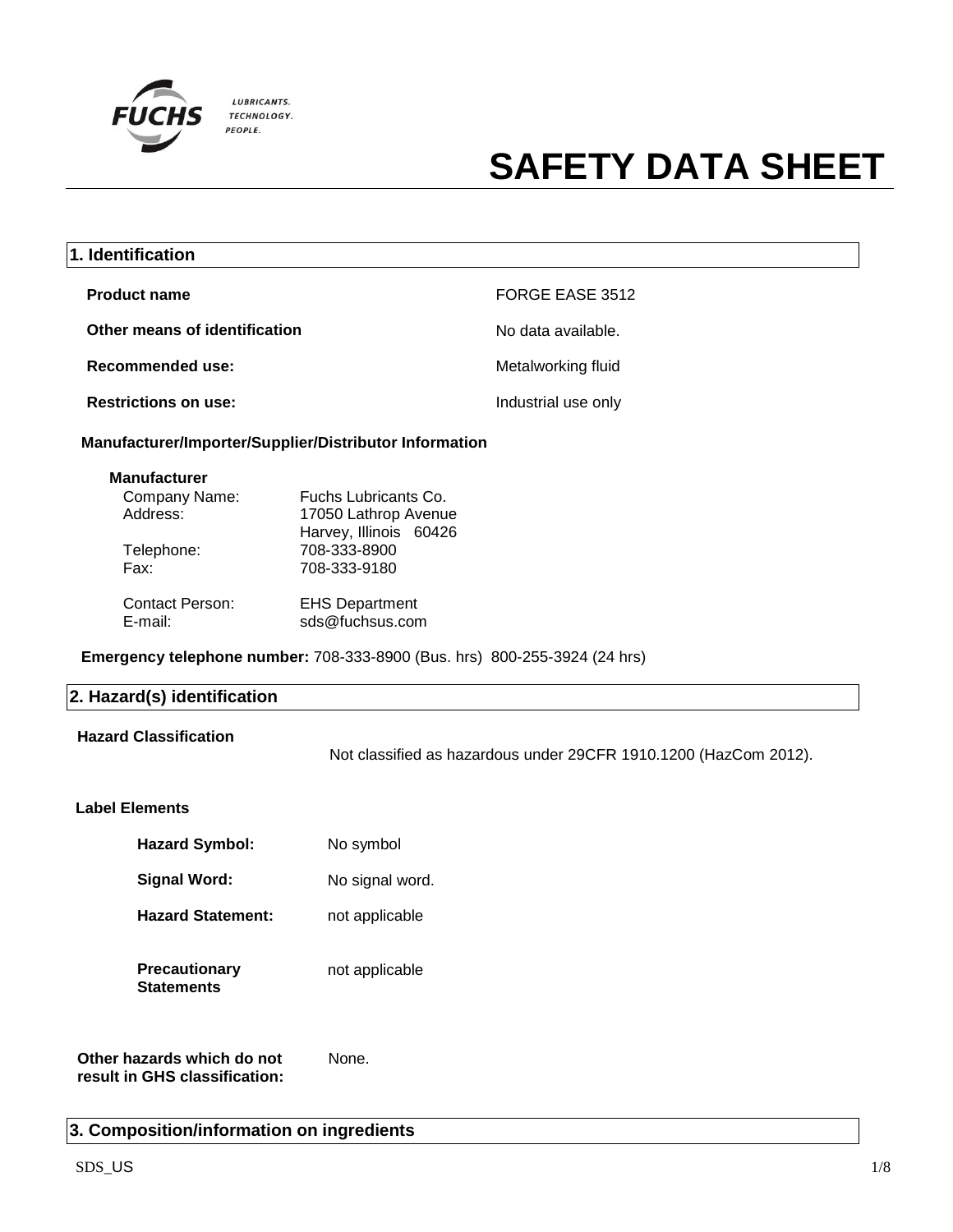

### **Hazardous Component(s):**

| CAS-No.      | <b>Concentration</b> |
|--------------|----------------------|
| 7631-99-4    | 1 - 5%               |
| Confidential | 1 - 5%               |
|              | .                    |

Specific chemical identities and/or exact percentages have been withheld as trade secrets.

| 4. First-aid measures                                         |                                                                                                                                                       |  |
|---------------------------------------------------------------|-------------------------------------------------------------------------------------------------------------------------------------------------------|--|
| Ingestion:                                                    | Rinse mouth thoroughly. Call a POISON CENTER/doctor//if you feel<br>unwell. Do NOT induce vomiting.                                                   |  |
| Inhalation:                                                   | Move to fresh air. Call a POISON CENTER/doctor//if you feel unwell.                                                                                   |  |
| <b>Skin Contact:</b>                                          | Remove contaminated/saturated clothing and shoes. Wash contact areas<br>with soap and water. If skin irritation occurs: Get medical advice/attention. |  |
| Eye contact:                                                  | Flush thoroughly with water. If irritation occurs, get medical assistance.<br>Continue to rinse for at least 15 minutes.                              |  |
| Most important symptoms/effects, acute and delayed            |                                                                                                                                                       |  |
| <b>Symptoms:</b>                                              | No data available.                                                                                                                                    |  |
|                                                               | Indication of immediate medical attention and special treatment needed                                                                                |  |
| <b>Treatment:</b>                                             | Get medical attention as appropriate or if symptoms persist.                                                                                          |  |
| 5. Fire-fighting measures                                     |                                                                                                                                                       |  |
| <b>General Fire Hazards:</b>                                  | No unusual fire or explosion hazards noted.                                                                                                           |  |
| Suitable (and unsuitable) extinguishing media                 |                                                                                                                                                       |  |
| <b>Suitable extinguishing</b><br>media:                       | Water spray, fog, CO2, dry chemical, or regular foam. Use fire-<br>extinguishing media appropriate for surrounding materials.                         |  |
| <b>Unsuitable extinguishing</b><br>media:                     | Do not use water jet as an extinguisher, as this will spread the fire.                                                                                |  |
| Specific hazards arising from<br>the chemical:                | Heat may cause the containers to explode. During fire, gases hazardous to<br>health may be formed.                                                    |  |
| Special protective equipment and precautions for firefighters |                                                                                                                                                       |  |
| <b>Special fire fighting</b><br>procedures:                   | No data available.                                                                                                                                    |  |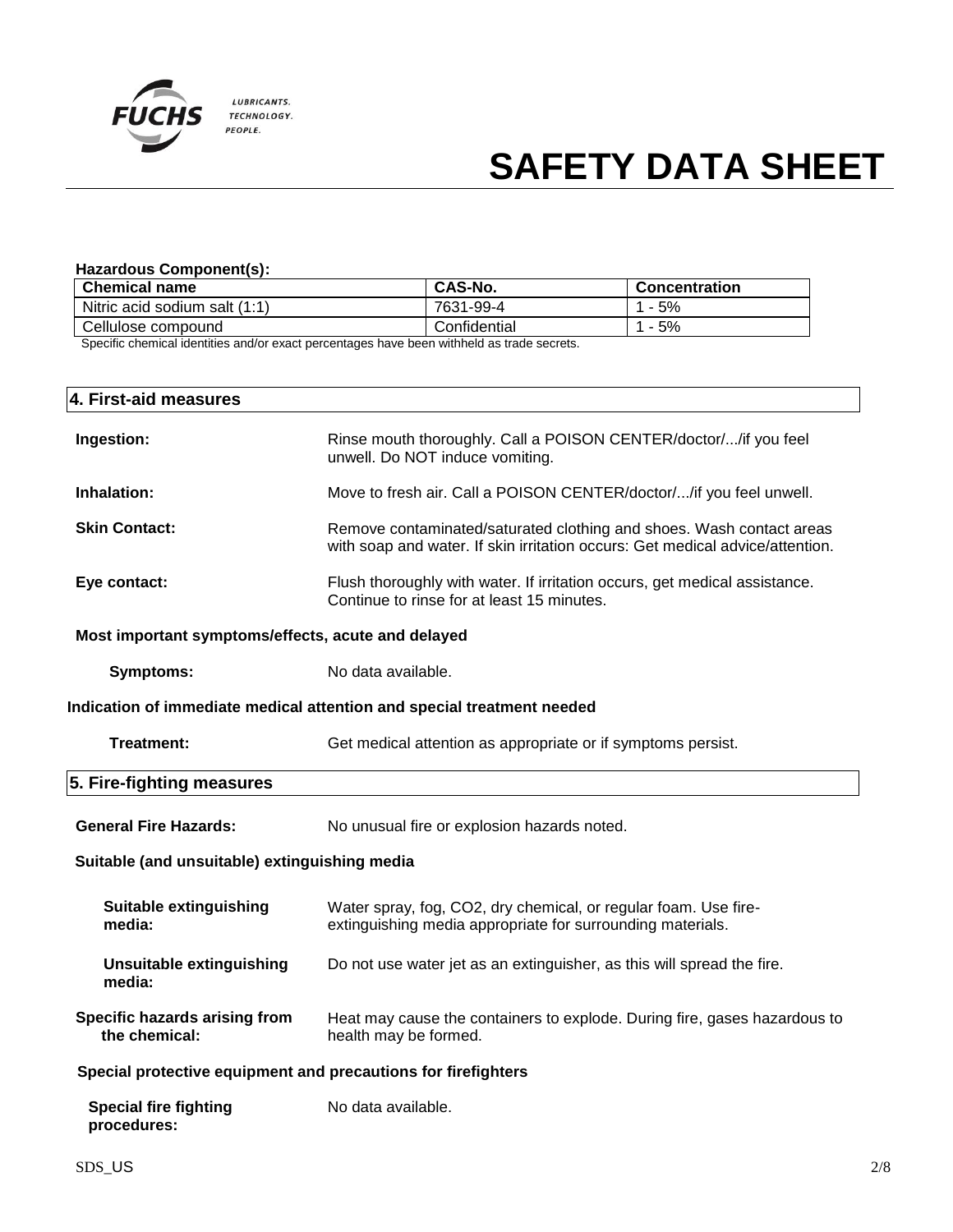

| Special protective equipment<br>for fire-fighters:                                | Firefighters must use standard protective equipment including flame<br>retardant coat, helmet with face shield, gloves, rubber boots, and in<br>enclosed spaces, SCBA.                                                                                                                                                                                                                                                                                                                        |  |
|-----------------------------------------------------------------------------------|-----------------------------------------------------------------------------------------------------------------------------------------------------------------------------------------------------------------------------------------------------------------------------------------------------------------------------------------------------------------------------------------------------------------------------------------------------------------------------------------------|--|
| 6. Accidental release measures                                                    |                                                                                                                                                                                                                                                                                                                                                                                                                                                                                               |  |
| <b>Personal precautions,</b><br>protective equipment and<br>emergency procedures: | See Section 8 of the SDS for Personal Protective Equipment. Do not touch<br>damaged containers or spilled material unless wearing appropriate<br>protective clothing. Keep unauthorized personnel away. Ensure adequate<br>ventilation.                                                                                                                                                                                                                                                       |  |
| <b>Methods and material for</b><br>containment and cleaning<br>up:                | Absorb with sand or other inert absorbent. Stop the flow of material, if this is<br>without risk.                                                                                                                                                                                                                                                                                                                                                                                             |  |
| <b>Environmental Precautions:</b>                                                 | Avoid release to the environment. Do not contaminate water sources or<br>sewer. Prevent further leakage or spillage if safe to do so.                                                                                                                                                                                                                                                                                                                                                         |  |
| 7. Handling and storage                                                           |                                                                                                                                                                                                                                                                                                                                                                                                                                                                                               |  |
| Precautions for safe handling:                                                    | End-users should follow industry best practices for handling and using this<br>product.                                                                                                                                                                                                                                                                                                                                                                                                       |  |
|                                                                                   | Guidance may be found using the current version of ASTM Standard<br>E1497-05: Standard Practice for Selection and Safe Use of Water-Miscible<br>and Straight Oil Metal Removal Fluids Contains amines. Do not add sodium<br>nitrite or other nitrosating agents which may form cancer causing<br>nitrosamines. Observe good industrial hygiene practices. Wear appropriate<br>personal protective equipment. Do not expose to intense heat as product<br>may expand and pressurize container. |  |
| <b>Conditions for safe storage,</b><br>including any<br>incompatibilities:        | Store in original tightly closed container. Avoid contact with oxidizing<br>agents. Store away from incompatible materials.                                                                                                                                                                                                                                                                                                                                                                   |  |
| 8. Exposure controls/personal protection                                          |                                                                                                                                                                                                                                                                                                                                                                                                                                                                                               |  |
| <b>Exposure Limits</b>                                                            | None of the components have assigned exposure limits.                                                                                                                                                                                                                                                                                                                                                                                                                                         |  |
| <b>Protective Measures:</b>                                                       | Use personal protective equipment as required.                                                                                                                                                                                                                                                                                                                                                                                                                                                |  |
| <b>Respiratory Protection:</b>                                                    | In case of inadequate ventilation use suitable respirator. Seek advice from<br>supervisor on the company's respiratory protection standards.                                                                                                                                                                                                                                                                                                                                                  |  |
| <b>Eye Protection:</b>                                                            | Wear safety glasses with side shields (or goggles).                                                                                                                                                                                                                                                                                                                                                                                                                                           |  |
| <b>Skin and Body Protection:</b>                                                  | Wear chemical-resistant gloves, footwear, and protective clothing appropriate<br>for the risk of exposure. Contact health and safety professional or manufacturer                                                                                                                                                                                                                                                                                                                             |  |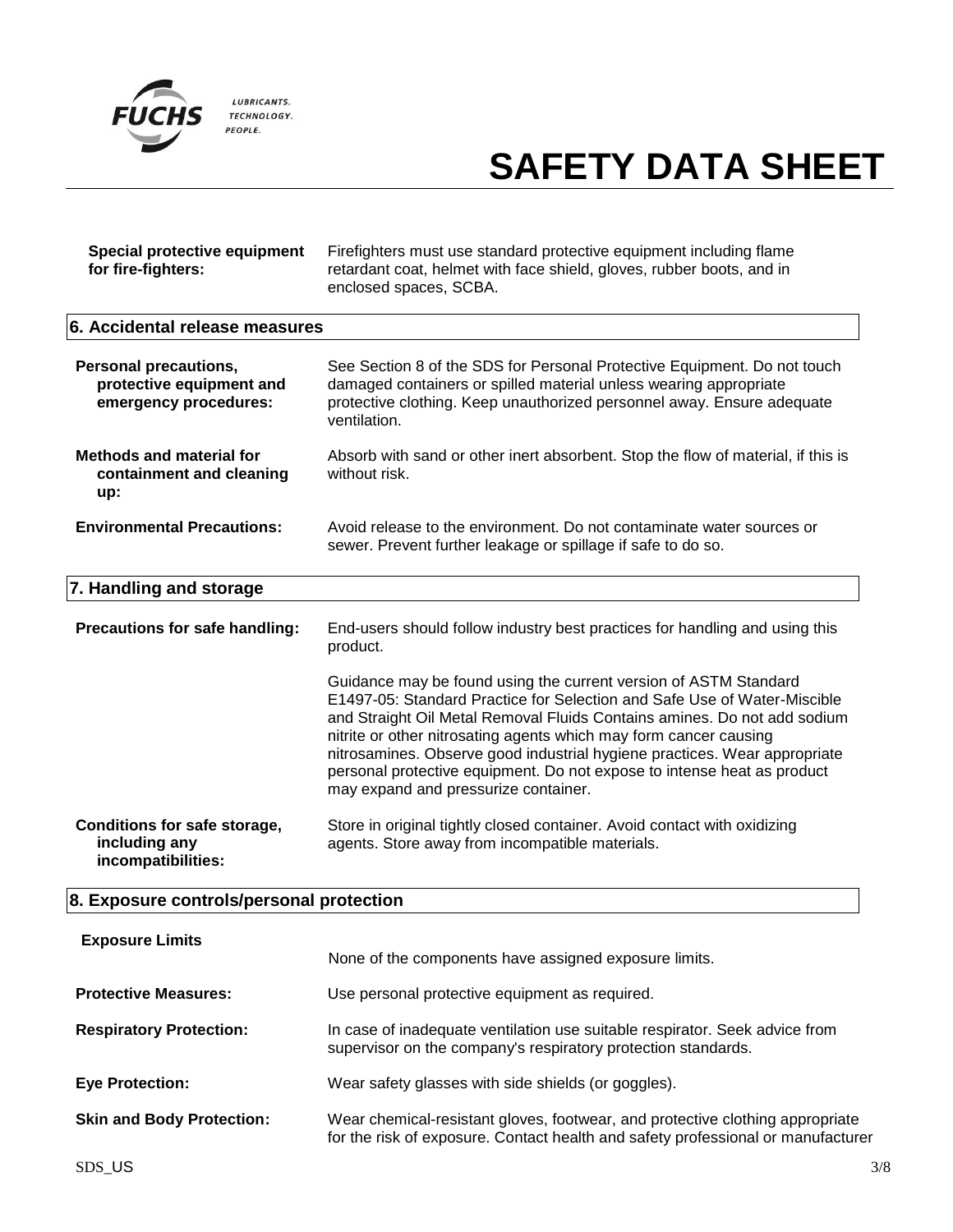

for specific information.

**Hygiene measures:** Always observe good personal hygiene measures, such as washing after handling the material and before eating, drinking, and/or smoking. Contaminated work clothing should be laundered prior to re-use. Discard contaminated footwear that cannot be cleaned. Avoid contact with skin, eyes, and clothing.

### **9. Physical and chemical properties**

| Appearance                                            |                     |
|-------------------------------------------------------|---------------------|
| <b>Physical state:</b>                                | Liquid              |
| Form:                                                 | No data available.  |
| Color:                                                | <b>Brown</b>        |
| Odor:                                                 | Mild                |
| <b>Odor threshold:</b>                                | No data available.  |
| pH:                                                   | 8.5                 |
| <b>Melting point/freezing point:</b>                  | No data available.  |
| Initial boiling point and boiling range:              | No data available.  |
| <b>Flash Point:</b>                                   | not applicable      |
| <b>Evaporation rate:</b>                              | No data available.  |
| Flammability (solid, gas):                            | No data available.  |
| Upper/lower limit on flammability or explosive limits |                     |
| Flammability limit - upper (%):                       | No data available.  |
| Flammability limit - lower (%):                       | No data available.  |
| Explosive limit - upper (%):                          | No data available.  |
| Explosive limit - lower (%):                          | No data available.  |
| Vapor pressure:                                       | No data available.  |
| Vapor density:                                        | No data available.  |
| <b>Relative density:</b>                              | 1.1                 |
| Solubility(ies)                                       |                     |
| <b>Solubility in water:</b>                           | Soluble             |
| Solubility (other):                                   | No data available.  |
| Partition coefficient (n-octanol/water):              | No data available.  |
| Auto-ignition temperature:                            | No data available.  |
| <b>Decomposition temperature:</b>                     | No data available.  |
| <b>Viscosity:</b>                                     | $> 2$ mm2/s (40 °C) |
| <b>Other information</b>                              |                     |
| VOC:                                                  | $0.01$ g/l          |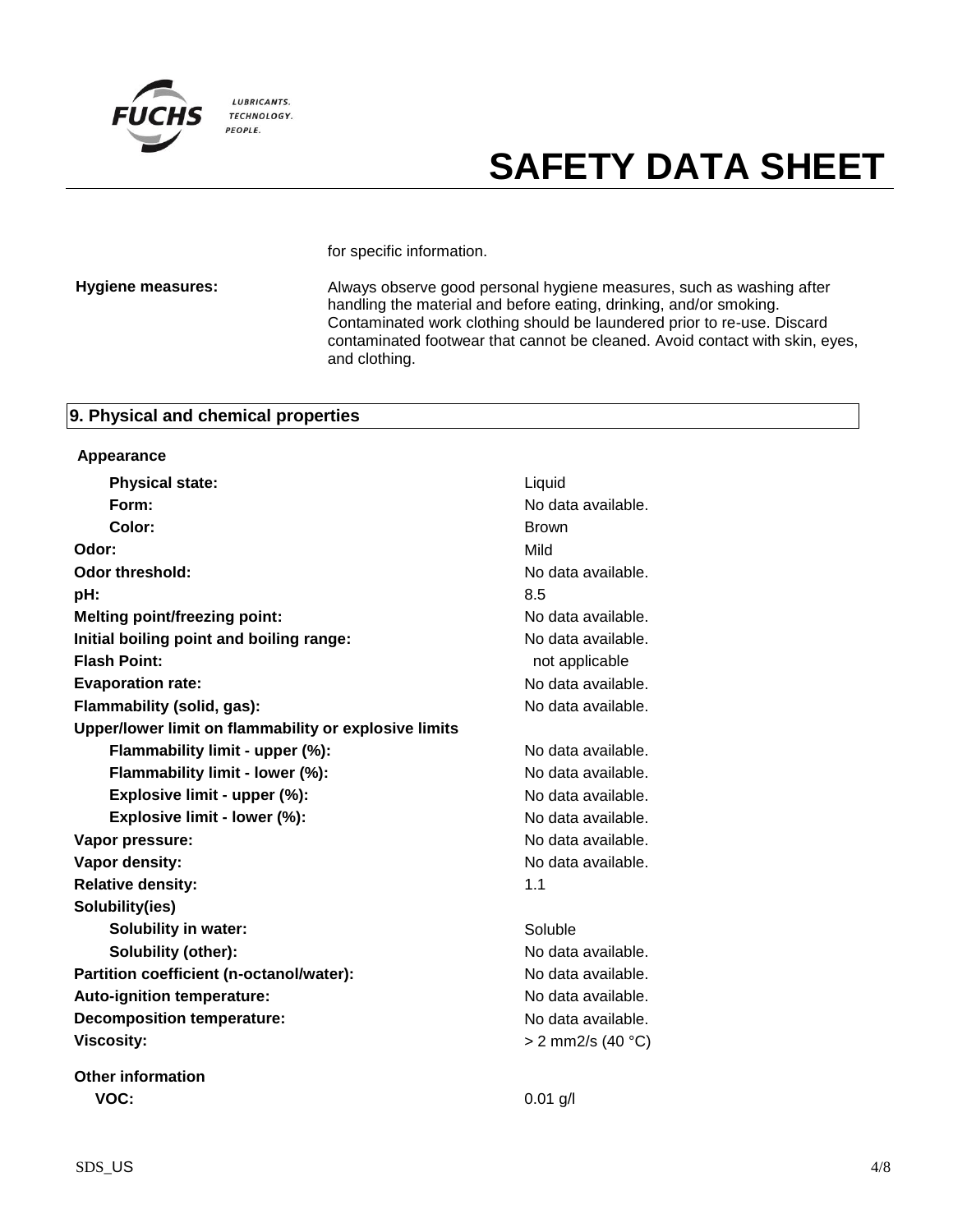

| 10. Stability and reactivity                  |                                                                                                    |
|-----------------------------------------------|----------------------------------------------------------------------------------------------------|
| <b>Reactivity:</b>                            | Not reactive during normal use.                                                                    |
| <b>Chemical Stability:</b>                    | Material is stable under normal conditions.                                                        |
| <b>Possibility of hazardous</b><br>reactions: | None under normal conditions.                                                                      |
| Conditions to avoid:                          | Avoid heat or contamination.                                                                       |
| <b>Incompatible Materials:</b>                | No data available.                                                                                 |
| <b>Hazardous Decomposition</b><br>Products:   | Thermal decomposition or combustion may liberate carbon oxides and<br>other toxic gases or vapors. |

## **11. Toxicological information**

|                                                                                                                  | Information on likely routes of exposure<br>Ingestion:<br>May be ingested by accident. Ingestion may cause irritation and malaise. |                                                                                                                                               |  |
|------------------------------------------------------------------------------------------------------------------|------------------------------------------------------------------------------------------------------------------------------------|-----------------------------------------------------------------------------------------------------------------------------------------------|--|
|                                                                                                                  | Inhalation:                                                                                                                        | Inhalation is the primary route of exposure. In high concentrations, vapors,<br>fumes or mists may irritate nose, throat and mucus membranes. |  |
|                                                                                                                  | <b>Skin Contact:</b>                                                                                                               | Prolonged skin contact may cause redness and irritation.                                                                                      |  |
|                                                                                                                  | Eye contact:                                                                                                                       | Eye contact is possible and should be avoided.                                                                                                |  |
| Symptoms related to the physical, chemical and toxicological characteristics<br>Ingestion:<br>No data available. |                                                                                                                                    |                                                                                                                                               |  |
|                                                                                                                  | Inhalation:                                                                                                                        | No data available.                                                                                                                            |  |
|                                                                                                                  | <b>Skin Contact:</b>                                                                                                               | No data available.                                                                                                                            |  |
|                                                                                                                  | Eye contact:                                                                                                                       | No data available.                                                                                                                            |  |
| Information on toxicological effects                                                                             |                                                                                                                                    |                                                                                                                                               |  |
| Acute toxicity (list all possible routes of exposure)                                                            |                                                                                                                                    |                                                                                                                                               |  |
|                                                                                                                  | Oral<br>Product:                                                                                                                   | ATEmix (): $>$ 5000 mg/kg                                                                                                                     |  |
|                                                                                                                  | Dermal<br>Product:                                                                                                                 | $ATEmix$ (): $>$ 5000 mg/kg                                                                                                                   |  |
|                                                                                                                  |                                                                                                                                    |                                                                                                                                               |  |

### **Inhalation**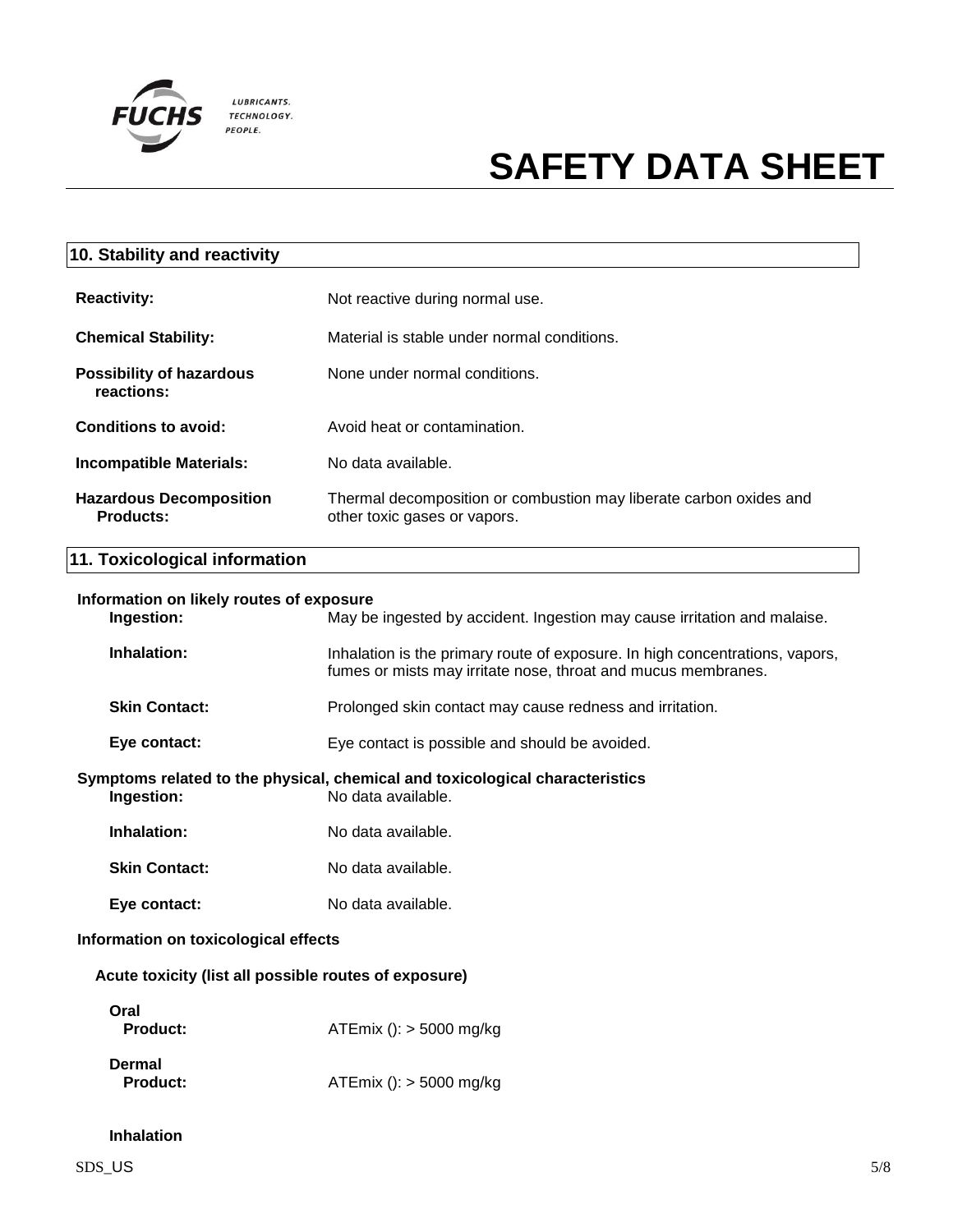

| Product:                                                                                              | Not classified for acute toxicity based on available data.          |  |
|-------------------------------------------------------------------------------------------------------|---------------------------------------------------------------------|--|
| <b>Repeated dose toxicity</b><br>Product:                                                             | No data available.                                                  |  |
| <b>Skin Corrosion/Irritation</b><br>Product:                                                          | No data available.                                                  |  |
| <b>Serious Eye Damage/Eye Irritation</b><br>Product:                                                  | No data available.                                                  |  |
| <b>Respiratory or Skin Sensitization</b><br>Product:                                                  | No data available.                                                  |  |
| Carcinogenicity<br><b>Product:</b>                                                                    | No data available.                                                  |  |
| No carcinogenic components identified                                                                 | IARC Monographs on the Evaluation of Carcinogenic Risks to Humans:  |  |
| US. National Toxicology Program (NTP) Report on Carcinogens:<br>No carcinogenic components identified |                                                                     |  |
| No carcinogenic components identified                                                                 | US. OSHA Specifically Regulated Substances (29 CFR 1910.1001-1050): |  |
| <b>Germ Cell Mutagenicity</b>                                                                         |                                                                     |  |
| In vitro<br><b>Product:</b>                                                                           | No data available.                                                  |  |
| In vivo<br><b>Product:</b>                                                                            | No data available.                                                  |  |
| <b>Reproductive toxicity</b><br><b>Product:</b>                                                       | No data available.                                                  |  |
| <b>Specific Target Organ Toxicity - Single Exposure</b><br><b>Product:</b>                            | No data available.                                                  |  |
| <b>Specific Target Organ Toxicity - Repeated Exposure</b><br><b>Product:</b>                          | No data available.                                                  |  |
| <b>Aspiration Hazard</b><br>Product:                                                                  | No data available.                                                  |  |
| Other effects:                                                                                        | No data available.                                                  |  |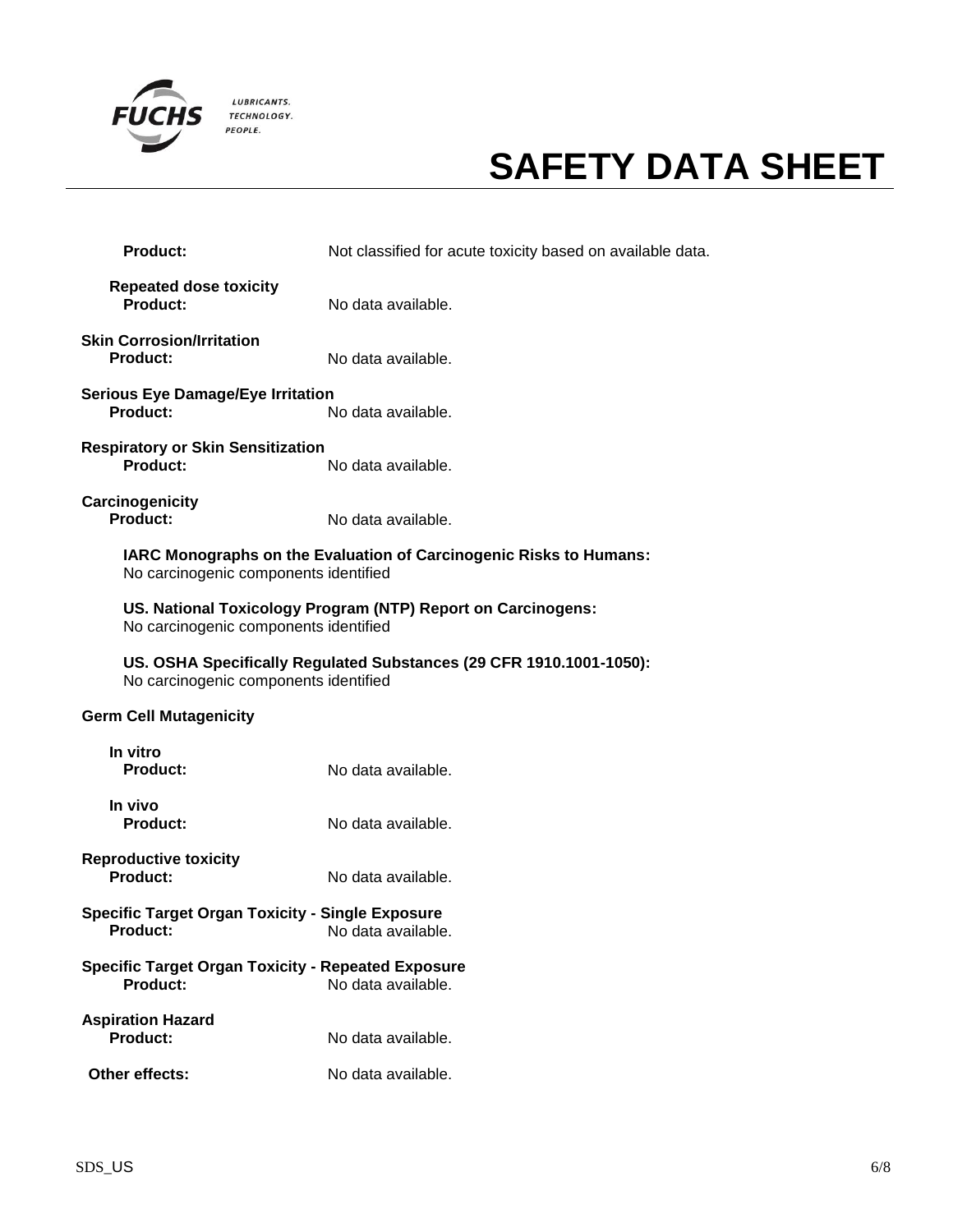

| 12. Ecological information     |                                                                                                                                                                                                                                                                                                                                                                                                                 |
|--------------------------------|-----------------------------------------------------------------------------------------------------------------------------------------------------------------------------------------------------------------------------------------------------------------------------------------------------------------------------------------------------------------------------------------------------------------|
| <b>General information:</b>    | This product has not been evaluated for ecological toxicity or other<br>environmental effects.                                                                                                                                                                                                                                                                                                                  |
| 13. Disposal considerations    |                                                                                                                                                                                                                                                                                                                                                                                                                 |
| <b>Disposal instructions:</b>  | Discharge, treatment, or disposal may be subject to national, state, or local<br>laws. Dispose of waste at an appropriate treatment and disposal facility in<br>accordance with applicable laws and regulations, and product<br>characteristics at time of disposal. It is the responsibility of the product user<br>or owner to determine at the time of disposal, which waste regulations must<br>be applied. |
| <b>Contaminated Packaging:</b> | Empty containers should be taken to an approved waste handling site for<br>recycling or disposal.                                                                                                                                                                                                                                                                                                               |

### **14. Transport information**

#### **DOT**

Not regulated.

### **IMDG**

Not regulated.

#### **IATA**

Not regulated.

### **15. Regulatory information**

### **US Federal Regulations**

**US. OSHA Specifically Regulated Substances (29 CFR 1910.1001-1050)** None present or none present in regulated quantities.

### **Superfund Amendments and Reauthorization Act of 1986 (SARA)**

**Hazard categories** None

#### **SARA 313 (TRI Reporting)**

|                          | Reporting     | Reporting threshold for |
|--------------------------|---------------|-------------------------|
|                          | threshold for | manufacturing and       |
| <b>Chemical Identity</b> | other users   | processing              |
| Sodium nitrate           | 10000 lbs     | 25000 lbs.              |

### **US State Regulations**